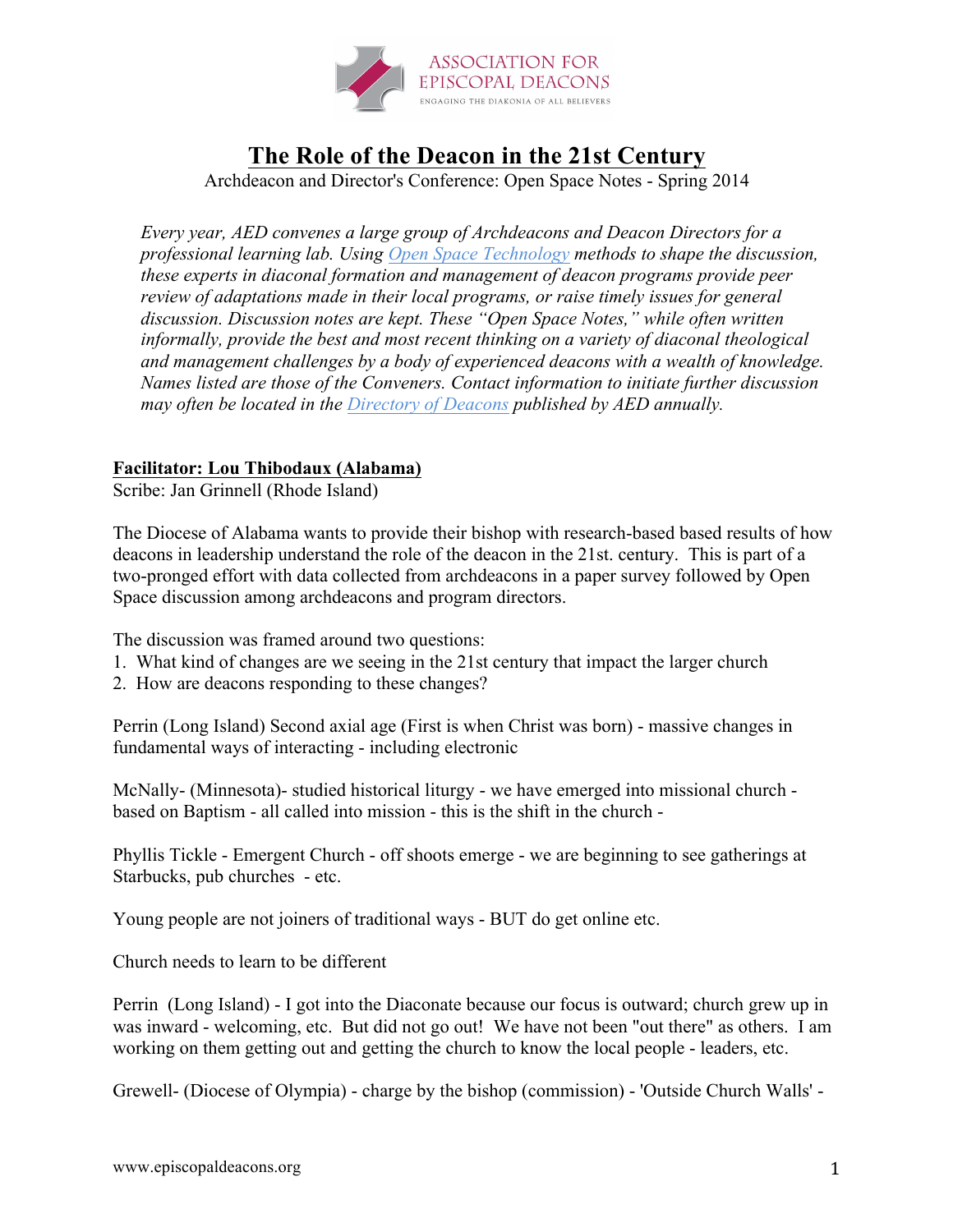

they have a blog of a study of the last year. What are the six words you think of? if you are the six words you are not the church what are the six words you think of. Now going out and asking what is needed.

(Name?) Diocese of LA - see different angle - driven theological and financially - much more 24/7 understanding of what church is. As church's budgets have fallen find ways to make campus and facilities open to other groups. Along with this has come a sense of church is not who shows up on Sunday morning - but people who come to the Wednesday food distribution where there is a worship service before food is disbursed. No longer just record Sunday morning attendance, but who comes for other kinds of events

Minnesota - bishop on visitations ask vestry if I am going to stop at local gas station, will they know where you are and what you are doing

Struther (West Coast of Canada) - people say they are spiritual and not religions - recommend book Cascadia, written by Douglas Todd

(Name?) Diocese of MI - rural churches are dying and closing, no solution yet. One church has \$30,000 budget not making it - but \$160k business (day shelter? Medical clinic?) operating in the basement. Having to look outside the church to find ways to respond to this (ie. supporting a thriving mission without funding from the parish)

Hawley (Oregon) - church is people not the building. Deacons play critical role in transforming church to understand that we are the people. Answer is not that we take the liturgy outside the church.

(Name?) It's not enough to simply take liturgy out of the building. It's about forming people via liturgy to become the church.

Perrin (Long Island) In Brooklyn there are several old church buildings where built by wealthy Episcopalians - buildings there, but wealthy people not there. Small congregations and building is falling apart. Bushwick Abbey - Episcopal church that meets in a bar - sign outside that says 'A Church that Doesn't Suck' Another is St. Lydia's - everyone gathers together, set table, have meal, clean up later - but it is not a Eucharist as we would look at

Bennett- (Nebraska) - looking at three strands of things involving dying and grief - little towns that are dying and churches with them. Function of agriculture changing. They know that they are dying as a church. Hospice type of ministry that are ministering to them. Climate change huge worry because they are agricultural and we will be looking at relief efforts and spiritual crisis. Towns shrinking, towns dying, and global changes. As deacons we need to figure out what the good news is in all of this and take it to the world.

Mills-Curran (Mass.) - church building is 1956 A frame building. has 18 classrooms. Covered with solar panels. Part of Interfaith Power and Light - now sell power to others.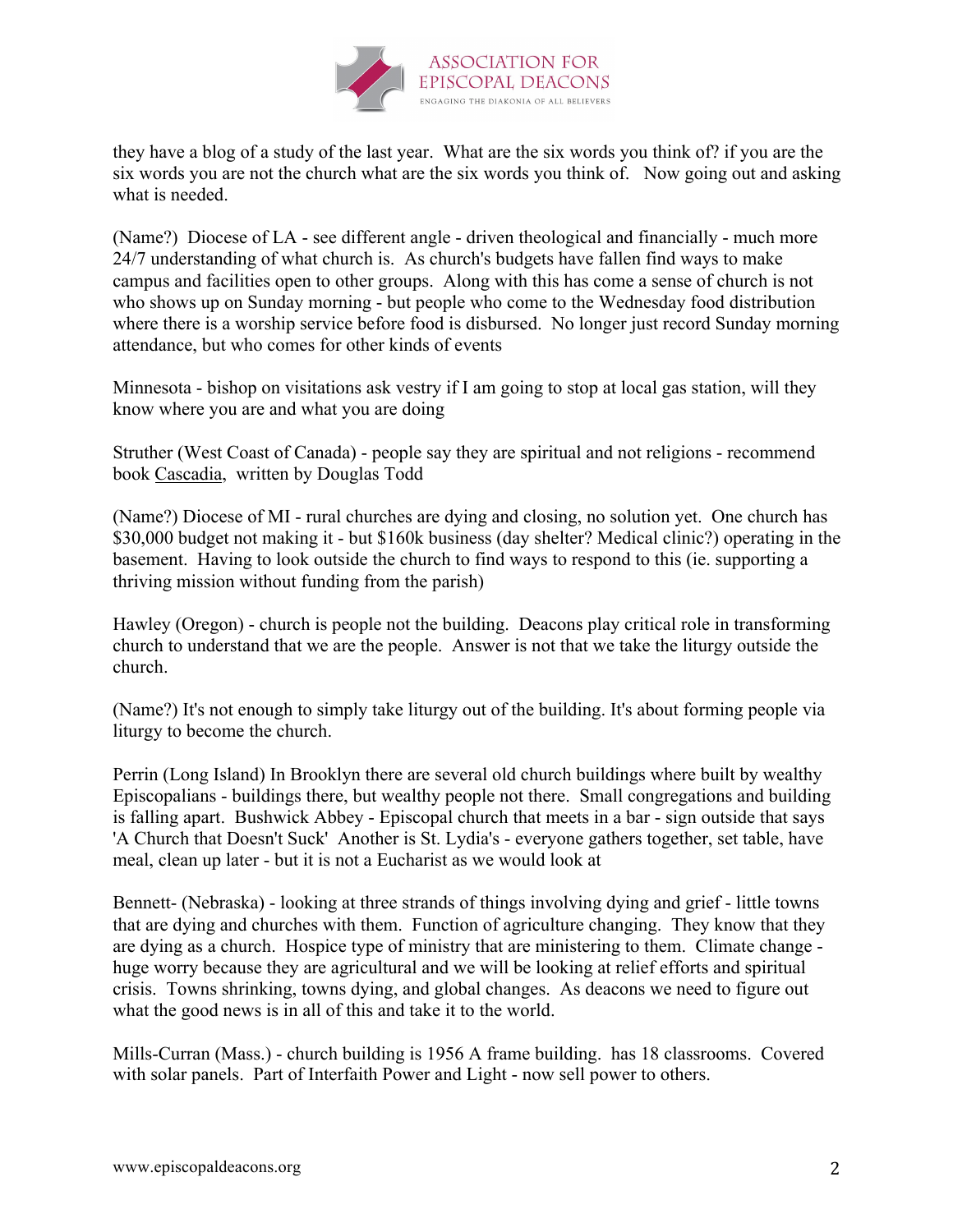

Richards (Central Gulf Coast) A retired EFM mentor wanted to continue similar discussions after EFM ended. Ask local bar if they could meet there with a beer and a burger and their discussions. Others joined.

Solbak (Central PA) - transitional deacon sitting on street corner in DC and writes in blog, and just there with her collar; if she doesn's show up kids ask where she is

Grinnell (Rhode Island) - God on the Go - Univ of RI campus - Ashes to Go, Feed a Friend (home cooked meals once a month) - God love you is the message

Olympia - daffodils with note that God loves you

## **How are deacons responding?**

Mills-Curran (Mass.) I think that deacons are pre-adapted for emergent church - we are to continue to model for the church that we do things without a budget

Two chaplains for Occupy Church - adults are trying trying to understand how to make a living from the desire to serve; wanted to give whole life to service not a building

In some emerging communities - deacons are dispensable, need a priest for liturgy, but not a deacon. St. Gregory in San Francisco - Assign a lay person every week to serve as deacon.

Perrin (Long Island) one thing to be important for all of us to do along lines of baptismal covenant - baptism makes us ministers - but we need education to be effective - we think people don't want church history, etc. There are some who want to know why things are the way they are - church history, etc. The church in the 20th century was invested in keeping the people ignorant so rector would have the power. This is not going to work in the Information Age. We need to realize this. The education should be at the congregational level so lay people can go out with a certain amount of confidence about the Bible and the church. Ordained people should be support system for lay people.

Response to above: EFM is an option for educating the laity more deeply.

Nesbit (Penna.) - we are an ordered church, we may havearguments for should we be or not. But call comes from baptismal covenant. Priests say this about deacons, but not priests. Are we a sacrament dispensing service? But the diaconal call of the church gets ignored for its purpose because of the sacraments. Part of the reason why we have ordained deacons is to take the church to the world.

Mills-Curran - Diakonia is why church is getting younger. Her church welcomed Brazilians and grew with other Anglos who were looking for someone to speak this invitation.

(Name?) We are seeing are Trend towards domestic missions to the rural areas. This is where people are encouraged to go to a smaller church with the idea of walking along with them. Big